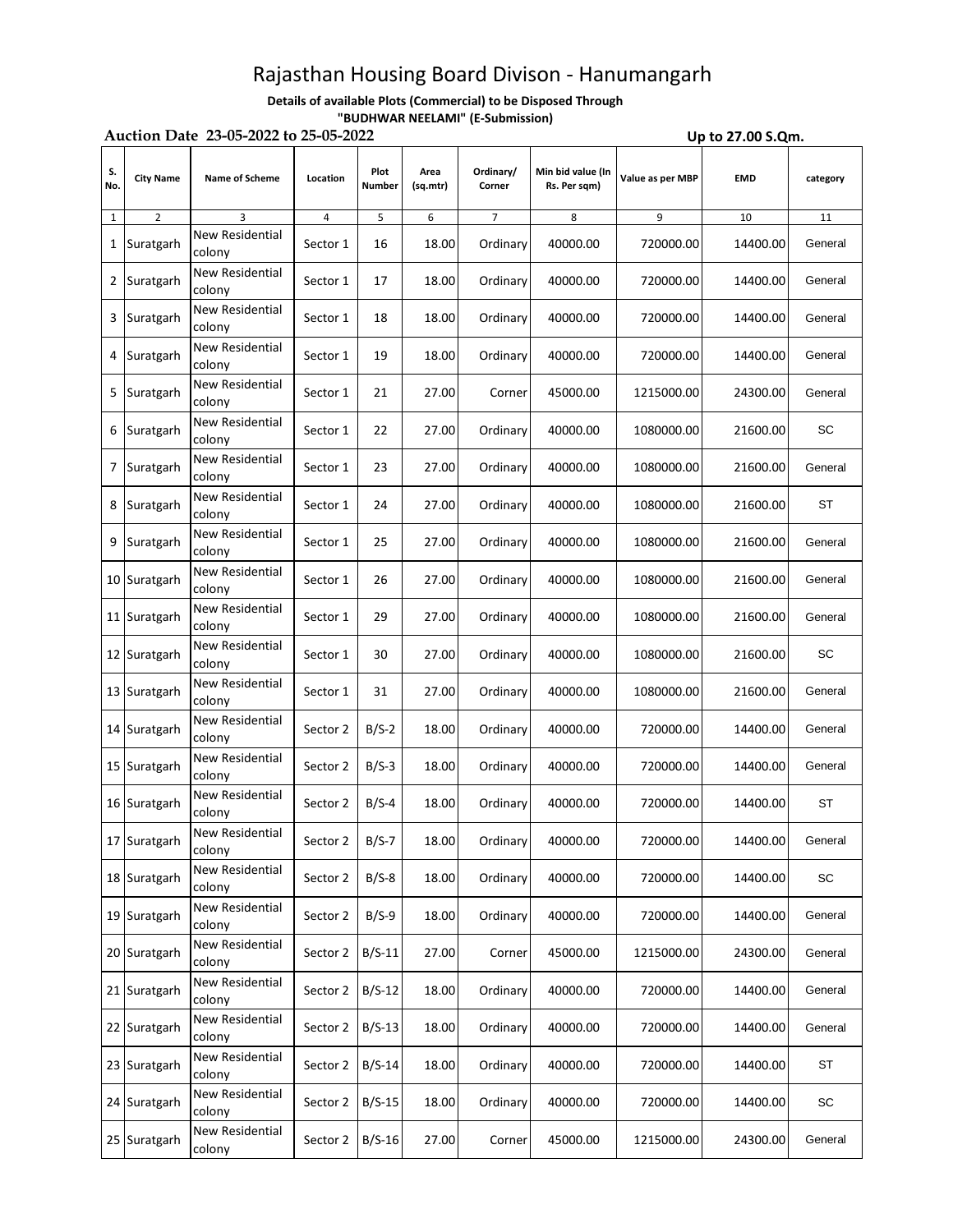| s.<br>No.    | <b>City Name</b> | <b>Name of Scheme</b>            | Location | Plot<br>Number | Area<br>(sq.mtr) | Ordinary/<br>Corner | Min bid value (In<br>Rs. Per sqm) | Value as per MBP | <b>EMD</b> | category                     |
|--------------|------------------|----------------------------------|----------|----------------|------------------|---------------------|-----------------------------------|------------------|------------|------------------------------|
| $\mathbf{1}$ | 2                | 3                                | 4        | 5              | 6                | 7                   | 8                                 | 9                | 10         | 11                           |
| 26           | Suratgarh        | New Residential<br>colony        | Sector 2 | $B/S-17$       | 27.00            | Corner              | 45000.00                          | 1215000.00       | 24300.00   | General                      |
| 27           | Suratgarh        | New Residential<br>colony        | Sector 2 | $B/S-18$       | 18.00            | Ordinary            | 40000.00                          | 720000.00        | 14400.00   | General                      |
|              | 28 Suratgarh     | New Residential<br>colony        | Sector 2 | $B/S-19$       | 18.00            | Ordinary            | 40000.00                          | 720000.00        | 14400.00   | General                      |
|              | 29 Suratgarh     | New Residential<br>colony        | Sector 2 | $B/S-20$       | 18.00            | Ordinary            | 40000.00                          | 720000.00        | 14400.00   | General                      |
|              | 30 Suratgarh     | New Residential<br>colony        | Sector 2 | $B/S-21$       | 18.00            | Ordinary            | 40000.00                          | 720000.00        | 14400.00   | SC                           |
|              | 31 Suratgarh     | New Residential<br>colony        | Sector 2 | $B/S-22$       | 27.00            | Corner              | 45000.00                          | 1215000.00       | 24300.00   | ST                           |
|              | 32 Suratgarh     | New Residential<br>colony        | Sector 2 | $B/S-23$       | 18.00            | Corner              | 45000.00                          | 810000.00        | 16200.00   | General                      |
|              | 33 Suratgarh     | <b>New Residential</b><br>colony | Sector 2 | $B/S-24$       | 18.00            | Ordinary            | 40000.00                          | 720000.00        | 14400.00   | General                      |
|              | 34 Suratgarh     | New Residential<br>colony        | Sector 2 | $B/S-25$       | 18.00            | Ordinary            | 40000.00                          | 720000.00        | 14400.00   | General                      |
|              | 35 Suratgarh     | <b>New Residential</b><br>colony | Sector 2 | $B/S-26$       | 18.00            | Ordinary            | 40000.00                          | 720000.00        | 14400.00   | General                      |
|              | 36 Suratgarh     | New Residential<br>colony        | Sector 2 | $B/S-27$       | 18.00            | Ordinary            | 40000.00                          | 720000.00        | 14400.00   | SC                           |
|              | 37 Suratgarh     | New Residential<br>colony        | Sector 2 | $B/S-28$       | 18.00            | Ordinary            | 40000.00                          | 720000.00        | 14400.00   | General                      |
|              | 38 Suratgarh     | New Residential<br>colony        | Sector 2 | $B/S-29$       | 18.00            | Corner              | 45000.00                          | 810000.00        | 16200.00   | General                      |
|              | 39 Suratgarh     | New Residential<br>colony        | Sector 2 | $B/S-30$       | 18.00            | Corner              | 45000.00                          | 810000.00        | 16200.00   | ST                           |
|              | 40 Suratgarh     | New Residential<br>colony        | Sector 2 | $B/S-31$       | 18.00            | Ordinary            | 40000.00                          | 720000.00        | 14400.00   | General                      |
|              | 41 Suratgarh     | <b>New Residential</b><br>colony | Sector 2 | $B/S-32$       | 18.00            | Ordinary            | 40000.00                          | 720000.00        | 14400.00   | General                      |
|              | 42 Suratgarh     | New Residential<br>colony        | Sector 2 | $B/S-33$       | 18.00            | Ordinary            | 40000.00                          | 720000.00        | 14400.00   | SC                           |
|              | 43 Suratgarh     | <b>New Residential</b><br>colony | Sector 2 | $B/S-34$       | 18.00            | Ordinary            | 40000.00                          | 720000.00        | 14400.00   | General                      |
|              | 44 Suratgarh     | <b>New Residential</b><br>colony | Sector 2 | $B/S-35$       | 18.00            | Ordinary            | 40000.00                          | 720000.00        | 14400.00   | General                      |
|              | 45 Suratgarh     | <b>New Residential</b><br>colony | Sector 2 | $B/S-36$       | 18.00            | Corner              | 45000.00                          | 810000.00        | 16200.00   | General                      |
|              | 46 Suratgarh     | <b>New Residential</b><br>colony | Sector 2 | $B/S-37$       | 18.00            | Corner              | 45000.00                          | 810000.00        | 16200.00   | General                      |
|              | 47 Suratgarh     | New Residential<br>colony        | Sector 2 | $B/S-38$       | 18.00            | Ordinary            | 40000.00                          | 720000.00        | 14400.00   | <b>ST</b>                    |
|              | 48 Suratgarh     | New Residential<br>colony        | Sector 2 | $B/S-39$       | 18.00            | Ordinary            | 40000.00                          | 720000.00        | 14400.00   | $\operatorname{\textsf{SC}}$ |
|              | 49 Suratgarh     | New Residential<br>colony        | Sector 2 | $B/S-40$       | 18.00            | Ordinary            | 40000.00                          | 720000.00        | 14400.00   | General                      |
|              | 50 Suratgarh     | New Residential<br>colony        | Sector 2 | $B/S-41$       | 18.00            | Ordinary            | 40000.00                          | 720000.00        | 14400.00   | General                      |
|              | 51 Suratgarh     | New Residential<br>colony        | Sector 2 | $B/S-42$       | 18.00            | Ordinary            | 40000.00                          | 720000.00        | 14400.00   | General                      |
|              | 52 Suratgarh     | New Residential<br>colony        | Sector 2 | $B/S-43$       | 18.00            | Corner              | 45000.00                          | 810000.00        | 16200.00   | General                      |